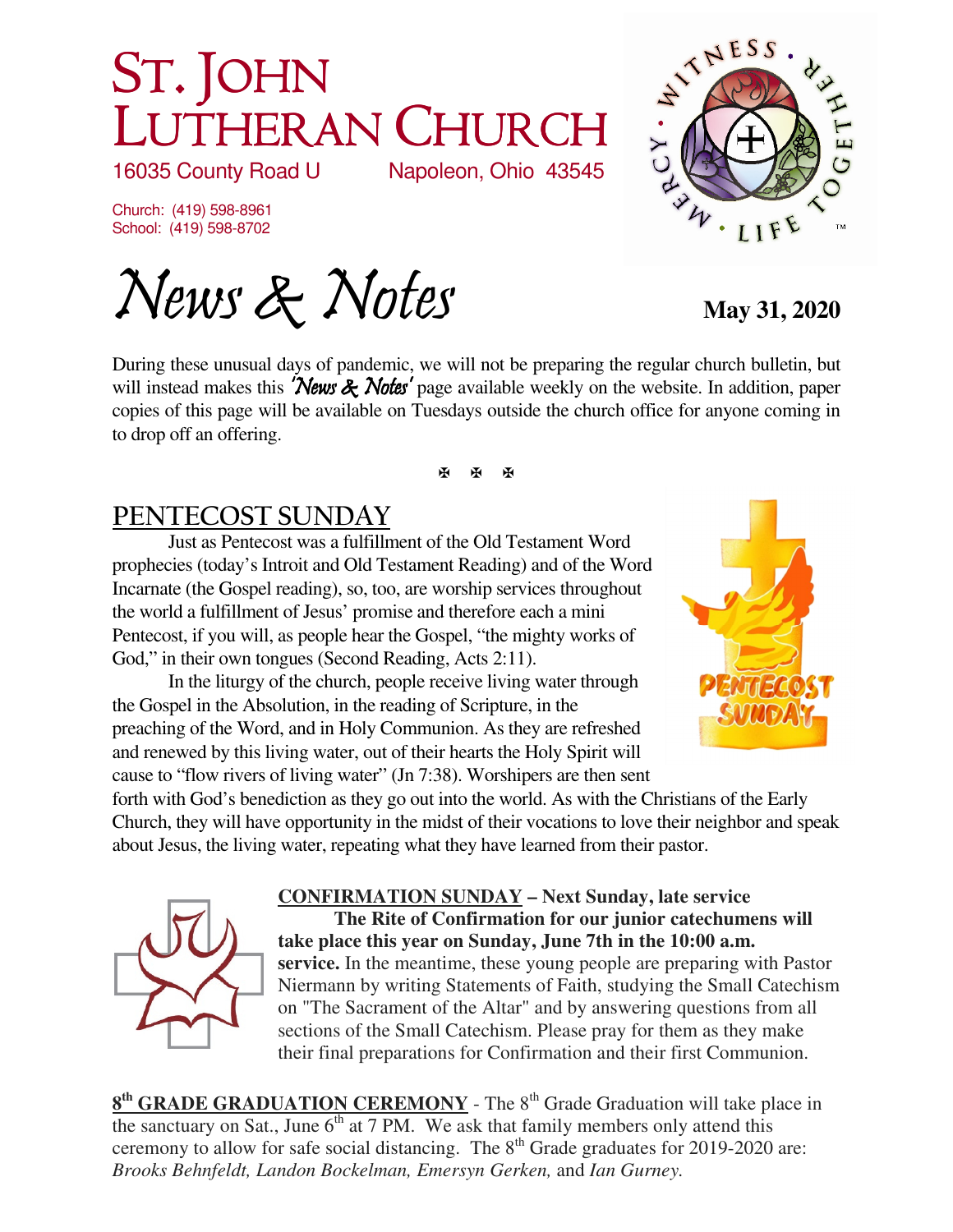#### **MATTERS FOR PRAYER** – Please keep these people in your prayers:

- Shut-Ins: *Norma Damman, Renetta Homan,* and *Lester Rabe*
- *Melba Elling,* and *Lorna Von Deylen*, at Genacross Lutheran Home
- *Evelyn Rohrs* and *Arlene Gerken,* at Assisted Living Genacross Lutheran Home
- *Donald Badenhop,* now residing at Vancrest Assisted Living Holgate
- *Donald Landry,* residing at the Ohio Veteran's Home, Sandusky
- Armed Services: *Justin Atkinson, Jason Rohrs*, *Emily Schroeder, Connor Gerken, Seth Handy, Nathan Nemoyer, Jared Dishop*
- *Harold Behrmann,* hospitalized this week at the Toledo Hospital, with health complications
- *Cathy Gerken*, now recovering at home after a sudden surgery was required
- *Rodney Rosebrock,* undergoing a heart ablation at Cleveland Clinic on June 1st

**A SINCERE THANKS**: The family of *Eldor Gruenhagen* would like to thank everyone for their prayers, kind words, and cards following Eldor's passing. We would especially like to thank Pastor Niermann for all his visits with Eldor during his stay at Genacross Lutheran Home. That meant the world to him. God's Blessings to all the St. John family!

**MANY THANKS TO THE RECORDING CREW** who has been so faithful about coming to recording sessions so that everyone can watch on Sunday mornings. Thanks especially to *Dan Wachtman* for all of his technical expertise and for helping us to continually improve the quality of our recordings, to those who provided singing (*Sharon Damman, Anita Badenhop, Megan Badenhop, Eric & Teresa Weller* and *Maggie Weller,* and *Beth Niermann*), and to *Renee Petzoldt* for the beautiful music she prepares for our edification. Well done, crew! We have received very positive feedback about our recordings, and we owe a great debt of gratitude to all who made it possible.

# **OLD SCHOOL WORK DAY YESTERDAY**

**Thank you** to everyone who helped at the workday yesterday at the old school. Tremendous progress was made toward completion! Well done, good and faithful servants of Christ!

**MRS. HALEY O'NEIL ACCEPTS CALL TO TEACH** - **Great news!** Haley (*Gruenhagen*) O'Neil has accepted our call to teach in the 3rd and 4th grade, replacing long-time teacher and servant of souls, Mr. Lowell Petzoldt. Details about her arrival, installation and welcome will be forthcoming. Please watch for updates, and let's give thanks to God for supplying our need.



# **CONGRATULATIONS TO HIGH SCHOOL GRADUATES**

**FROM ST. JOHN** – We give thanks to God for your successful completion of high school, and pray that God will bless you in all your ways. 2020 high school graduates from St. John are: **Lydia Babcock**, **Brooks Behnfeldt**, **Caleb Bockelman**, **Emily Bostelman**, **Bailey Johnson**, **Colin Johnson**, **Tyne Rosebrock**, **Maggie Weller**, and **Landon Willeman**. God be with you all, and congratulations from everyone here at St. John Lutheran!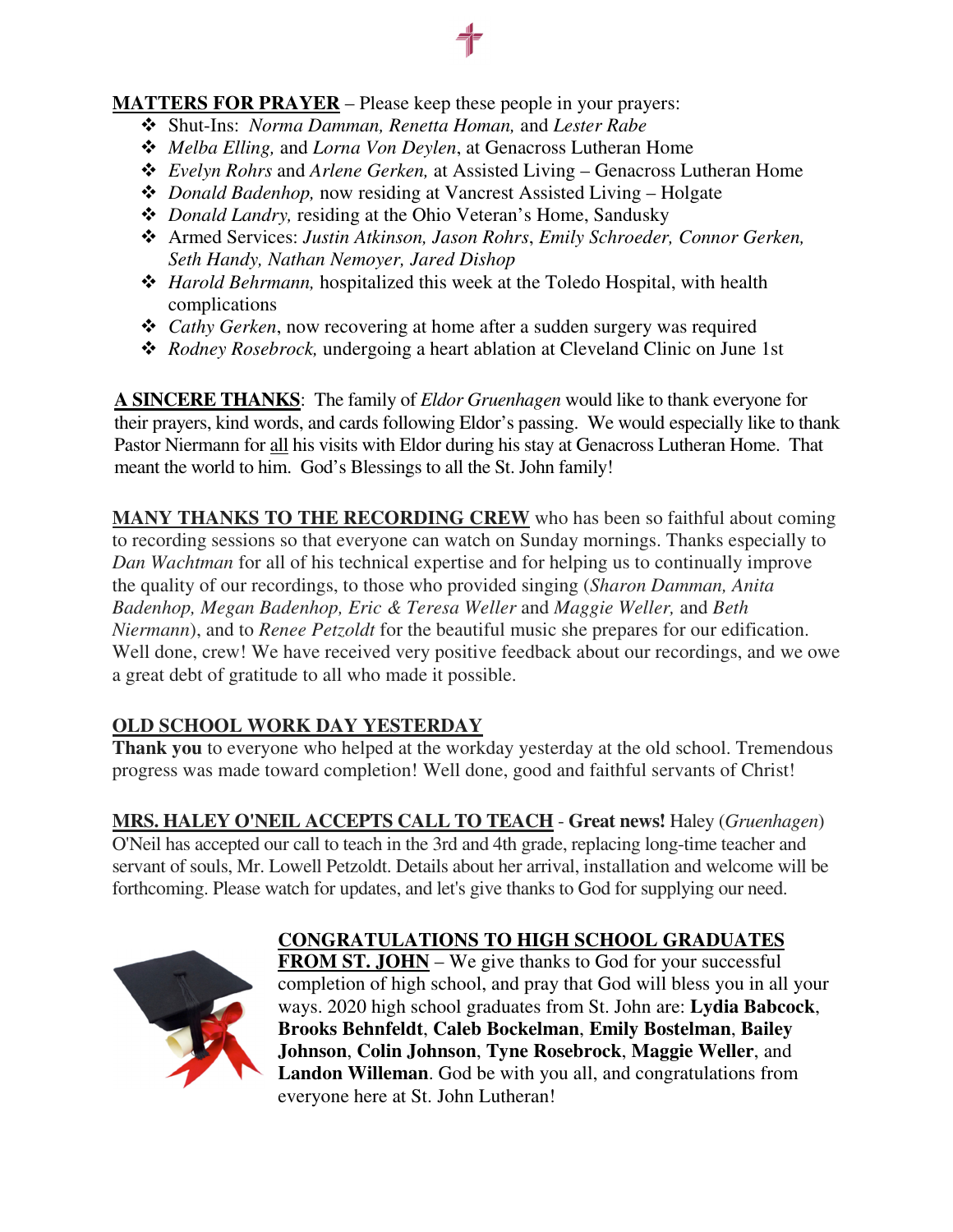**ONLINE SERVICES FROM ST. JOHN** – Starting this week, we will be video recording the Thursday evening services, and making the video available for viewing the following Sunday morning by 9:00 a.m.

- Be sure to access the service PDF files so that you can follow along with each service.
- Links for all these worship resources will be available on **sjl.org** and on our Facebook page.

**OFFERINGS DURING THIS TIME** – There is much for which to be thankful, even during this pandemic. In particular, we give thanks to God for everyone who has faithfully supported the ministry through this time with their continuing offerings. We are truly blessed! There are three ways we suggest giving your gifts during this time especially...

- Use our new '**Give Now'** online giving page a link is on our website
- Mail your offerings to the church
- Drop off your offerings on Tuesdays, 9 a.m. to noon, outside the church office

## **More detailed information is available on the "Sustaining Ministry" document online.**

**HELP WITH MOWING** – We are looking for volunteer help for mowing the south field of the church property (the old softball fields). Volunteers may of course use the church mower,

or can bring their own mower, if preferred. This job typically needs to be done once a week early in the season, and then as needed throughout the summer. If you could help with this, please contact the church office at 419-598-8961.



**If you cannot sing like angels, If you cannot preach like Paul, You can serve the Savior's kingdom, You can mow from spring to fall.** 

| <b>FINANCIAL FACTS:</b> | Home Fund  | Synod & Missions | <b>Building Fund</b> |
|-------------------------|------------|------------------|----------------------|
| Weekly Need             | \$9,792.78 | \$500.00         | \$961.54             |
| Rec'd 05/24/20          | \$5,870.00 | \$145.00         | \$260.00             |

#### **COMMUNITY SERVICE PROJECT UPDATE**



The St. John "Maskateers" are still hard at work, turning out face masks for both the community and for our congregation. It appears that face masks will be part of the "new normal" of our lives for a while to come, so these masks will be a blessing to many.

When we resume worship, you will see these masks available in the narthex, in children's and adult sizes and in lots of patterns. They are yours for the taking, but once you claim one, it is yours. Wash it and use it over and over, and let's help prevent the spread of this virus.

#### • THANKS FROM THE COUNTY HEALTH DEPARTMENT

We received the following note from the Henry County Health Department: *Dear St. John Lutheran Church, We would like to thank you so much for your donation of face masks. Your generosity is greatly appreciated. The masks will be to great use by our customers and employees. Thank you again for your kindness.*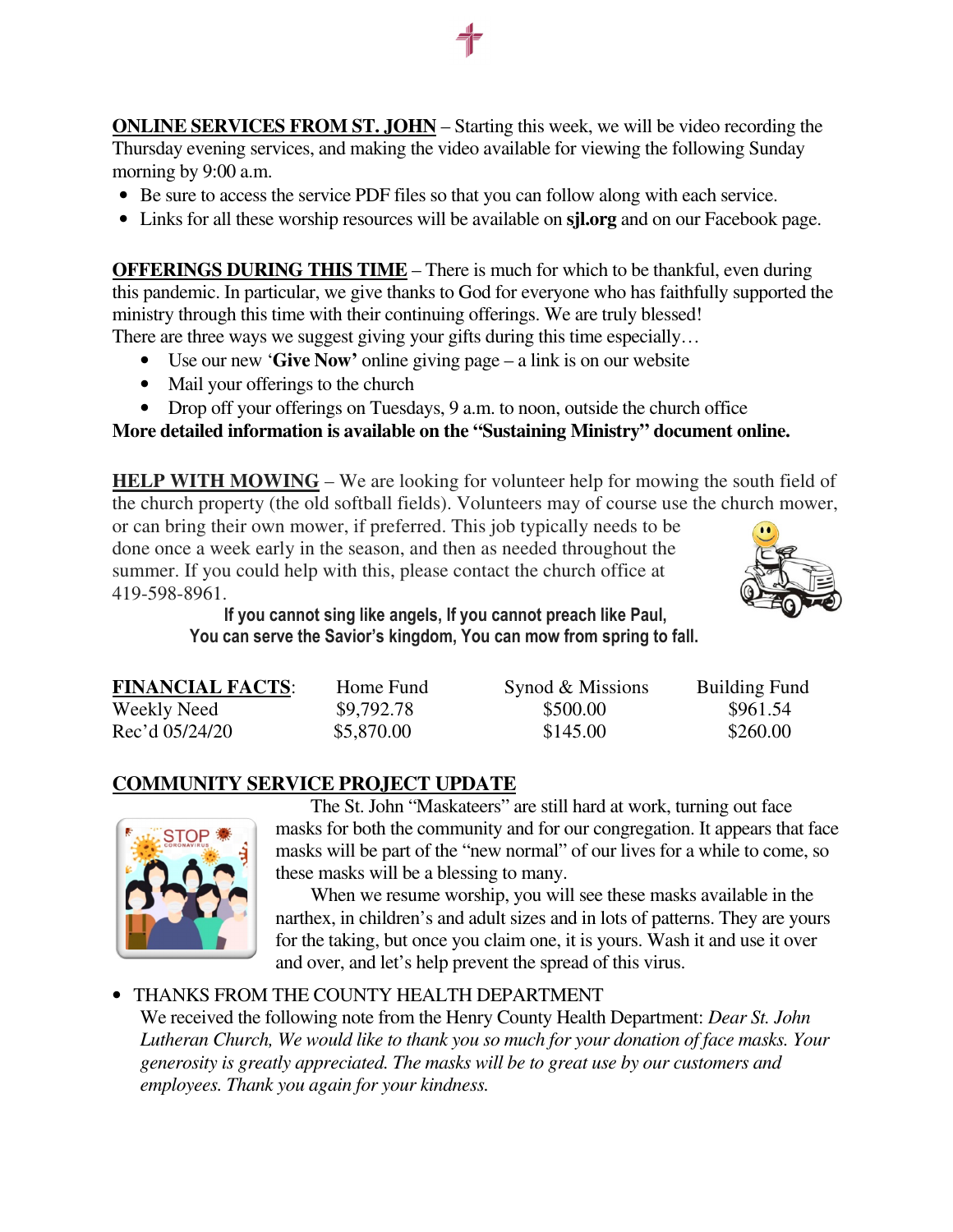#### **WEARING MASKS WHEN WE RETURN TO WORSHIP**

We are reading in the news of cases where people, are resisting, sometimes violently, wearing face masks in public. If you are of a mind that face masks are unnecessary for your own protection, that's okay, **BUT we ask everyone to remember that love's first duty is not to ourselves but to our neighbor, to "help and support them in every physical need."** (Explanation, 5 th Commandment) This is one of those times that calls for us to heed the Scripture, *"In humility count others more significant than yourselves." (Phil 2:3)* Consideration of others is the main thing!

We ask everyone to please consider wearing a mask into worship, at least until you find your seat in the pews and are a safe distance from others. It is advisable to wear them again when exiting the church.

**GETTING BACK TO WORSHIP** – At the last meeting of the Church Council and Elders it was decided that we would target the first week of June to resume public worship services as follows:

- **Thursday, June 4th at 7:00 p.m.**
- **Sunday, June 7th at 8:30 and 10:00 a.m.**

By having three identical services each week, our goal is to keep our numbers lower at any one service, to better conform to

government guidelines for group gatherings. In the letter to the congregation, you can read about many protocols we are putting in place to help mitigate the spread of viruses. In addition, we will continue to make service recordings available on Sunday

mornings by 9:00 a.m. We will record the Thursday evening service for that purpose.

**Also, we will be back to our normal schedule for Holy Communion** on the first and third Sundays of each month, but with a revised procedure spelled out in the "New Communion Procedures" announcement in this edition of News & Notes.

We have purchased an FM transmitter so that we can live broadcast our Sunday services to the parking lot. This will permit people at higher risk, as well as those who are initially uncomfortable with public gatherings, to come to the church and listen to the service on their car radio. For more information about listening to the FM broadcast, see the following announcement.

**LISTENING TO WORSHIP IN THE PARKING LOT** – If you would like to listen to the live FM broadcast of our Sunday worship services in the parking lot, please read the following:

- **Please come to worship by driving through the carport as normal**, north to south. A deacon will be ready to hand you a bulletin. If you downloaded the bulletin and service file before coming, you can access those from your device instead.
- **Find your parking space anywhere in the parking lot**. Consider leaving closer parking spaces for those who are entering the building.
- **Tune your FM radio** to the right frequency, which will be made available soon.
- **Communion for the parking lot worshipers** will be available after the late service on the first and third Sundays of each month. Procedures for this are spelled out in the "New Communion Procedures" announcement in this edition of News & Notes.